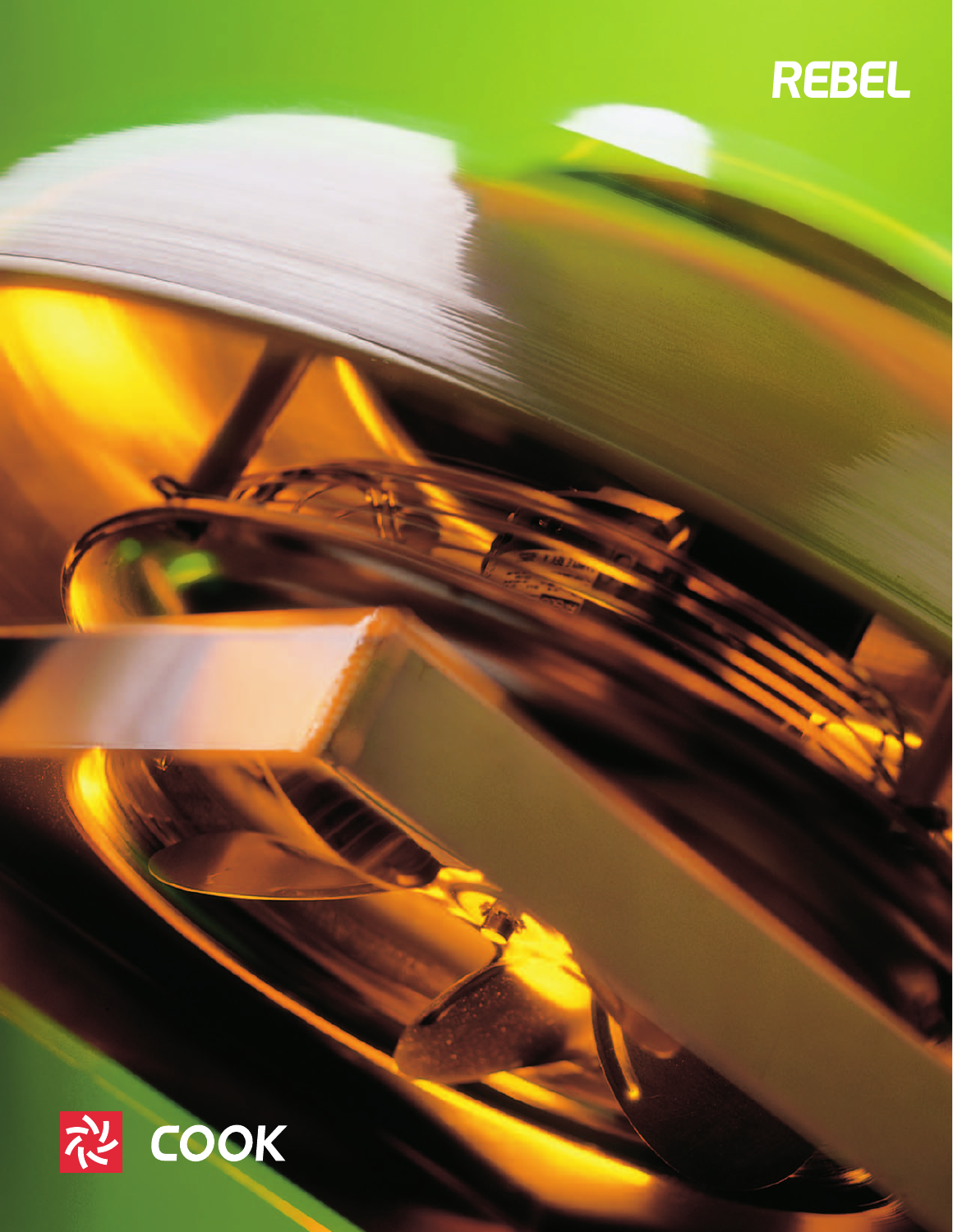## **REBEL** Introduction & Construction Features

The REBEL direct drive propeller roof fans are available in 4 fan sizes with propeller diameters ranging from 12 inches to 24 inches. The REBEL provides maximum performance, durability, economy, and flexibility in a wide range of supply (REBS) and exhaust (REBE) air moving applications. The REBS capacity ranges from 400 CFM up to 5600 CFM, with static pressures from 0 to 5/8 inches wg. The REBE capacity ranges from 150 CFM up to 5800 CFM, with static pressures from 0 to 1 inch wg.

## **REBEL**



### **Features**

- Can be reconfigured in the field from supply to exhaust and vice versa.
- One piece stamped aluminum propeller with press fit plated steel hub (size 12); stamped aluminum propeller blades riveted to a plated steel hub (sizes 16-24) .
- $\bullet$  Hub securely fastened to the motor shaft utilizing setscrews.
- Motors are reversible, 2 speed.

## **Construction Features**



## **Accessories**

### **Typical Disconnect Switches**

**NEMA 1** - Indoor general purpose. **NEMA 1** (Lockable) - Indoor general purpose with locking capability. **NEMA 3R** - Exterior mount, rain-tight. **NEMA 4** - Water-tight and dust-tight. **NEMA 7 and NEMA 9** - Lockable, indoor, explosion proof.

### **Optional Coatings**

Lorenized® is an electrostatically applied, baked polyester powder coating. Each component shall be subject to a five stage environmentally friendly wash system, followed by a minimum 2 mil thick baked powder finish. Coating must exceed 1,000 hour salt spray under ASTM B117 test method.

Cook Epoxy Powder is an electrostatically applied, baked epoxy powder coating. Final coating thickness is 2.5 - 3.5 mils. For outdoor applications an optional UV resistant topcoat is available to prevent cosmetic chalking of the coating.

Cook Phenolic Epoxy Powder is an electrostatically applied, baked phenolic epoxy powder coating. Final coating thickness is 2 - 4 mils. For outdoor applications an optional UV resistant topcoat is required to prevent deterioration of the coating.



Spun Aluminum Inlet

Blades with Stiffening Ridges

#### **Roof Curb**

| Size | <b>Catalog Number</b> |                 |  |  |  |  |  |
|------|-----------------------|-----------------|--|--|--|--|--|
|      | Galvanized            | <b>Aluminum</b> |  |  |  |  |  |
| 12   | <b>RCG-18</b>         | <b>RCA-18</b>   |  |  |  |  |  |
| 16   | <b>RCG-26</b>         | <b>RCA-26</b>   |  |  |  |  |  |
| 20   | $RCG-30$              | <b>RCA-30</b>   |  |  |  |  |  |
| 24   | <b>RCG-34</b>         | <b>RCA-34</b>   |  |  |  |  |  |

#### **Gravity Backdraft Damper**

| <b>Size</b> | <b>Catalog Number</b> |                |  |  |  |  |  |
|-------------|-----------------------|----------------|--|--|--|--|--|
|             | Supply                | <b>Exhaust</b> |  |  |  |  |  |
| 12          | <b>BDI-14</b>         | <b>BD-14</b>   |  |  |  |  |  |
| 16          | <b>BDI-22</b>         | <b>BD-22</b>   |  |  |  |  |  |
| 20          | <b>BDI-26</b>         | <b>BD-26</b>   |  |  |  |  |  |
| 24          | <b>BDI-30</b>         | <b>BD-30</b>   |  |  |  |  |  |

#### **Motorized Backdraft Damper**

| Size | <b>Catalog Number</b> |                |  |  |  |  |  |
|------|-----------------------|----------------|--|--|--|--|--|
|      | <b>Supply</b>         | <b>Exhaust</b> |  |  |  |  |  |
| 12   | <b>BDMI-14</b>        | <b>BDM-14</b>  |  |  |  |  |  |
| 16   | <b>BDMI-22</b>        | <b>BDM-22</b>  |  |  |  |  |  |
| 20   | BDMI-26               | <b>BDM-26</b>  |  |  |  |  |  |
| 24   | <b>BDMI-30</b>        | <b>BDM-30</b>  |  |  |  |  |  |

● Bird Screen

- Fan Speed Control
- Flat Roof Base
- **Hinged Sub-Base**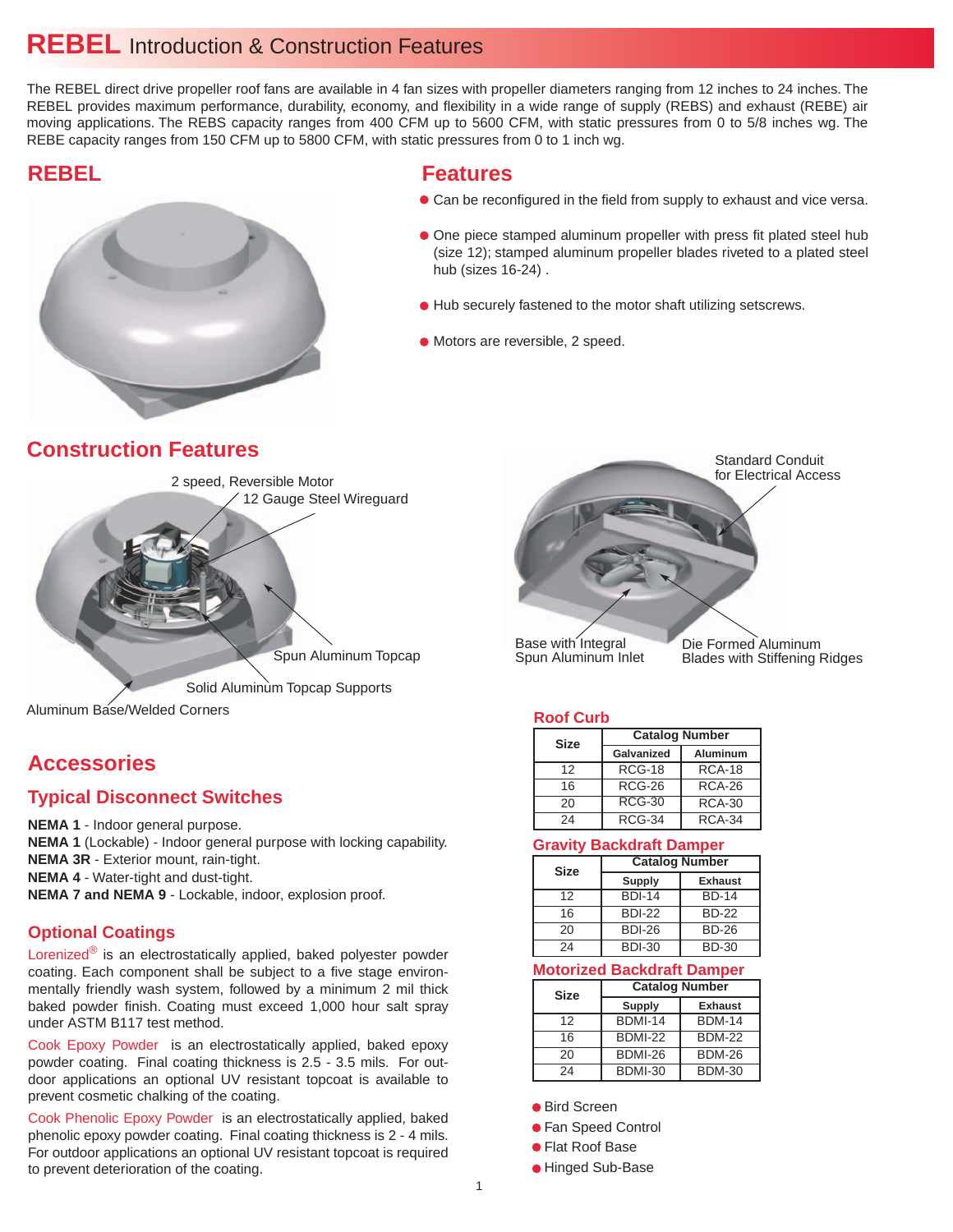- **Description** Fan shall be a roof mounted, direct drive, aluminum propeller exhaust or supply ventilator with spun aluminum top cap.
- **Certifications** Fan shall be manufactured at an ISO 9001 certified facility. Fan shall be listed by Underwriters Laboratories (UL 705) and UL listed for Canada (cUL 705). Fan shall bear the AMCA Certified Ratings Seal for Air Performance.
- **Construction** Fan shall be of bolted and welded construction utilizing corrosion resistant fasteners. The spun aluminum structural components shall be constructed of minimum 16 gauge marine alloy aluminum, bolted to a rigid aluminum support structure. The aluminum base shall have continuously welded curb cap corners for maximum leak protection. The motor shall be mounted on a 12 gauge steel wire guard. Unit shall bear an engraved aluminum nameplate and shall be shipped in ISTA Certified Transit Tested Packaging.
- **Propeller** Propeller shall have aluminum blades and a plated steel hub. The hub shall be securely fastened to the motor shaft utilizing setscrews. Propeller shall be balanced in accordance with AMCA Standard 204-96, Balance Quality and Vibration Levels for Fans.
- **Motor** Motor shall be 115/1/60, open drip proof type with permanently lubricated sealed bearings.
- **Product** Fan shall be model REBEL as manufactured by Loren Cook Company of Springfield, Missouri.

## **Propeller Exhaust/ Supply/Reversible**





Loren Cook Company certifies that the REBEL shown herein is licensed to bear the AMCA Seal. The ratings shown are based on tests and procedures performed in accordance with AMCA Publication 211 and comply with the requirements of the AMCA Certified Ratings Program.



Type REBEL is furnished standard with UL 705 and cUL 705 listings (Power Ventilator/ZACT).



#### **REBEL** Dimension Data

| <b>Size</b> | А          | в         | С          | G | T-Sq. | <b>Roof Opening</b><br>Square* |  |  |
|-------------|------------|-----------|------------|---|-------|--------------------------------|--|--|
| 12          | 14-9/16    | $5 - 1/8$ | $28 - 1/4$ |   | 20    | $15 - 1/2$                     |  |  |
| 16          | 16         | $6 - 1/8$ | $33 - 1/4$ | 2 | 28    | $23 - 1/2$                     |  |  |
| 20          | $18 - 3/8$ | $7 - 1/8$ | $43 - 1/4$ | ົ | 32    | $27 - 1/2$                     |  |  |
| 24          | $21 - 5/8$ | $9 - 1/8$ | $47 - 1/4$ | 3 | 36    | $31 - 1/2$                     |  |  |

All dimensions in inches. Weights in lbs. \*Roof opening size for curbs supplied by Loren Cook Company only.

#### **REBEL - Exhaust** Performance Data

| Catalog No. | <b>Max Watts/BHP</b> | <b>Motor</b> | <b>CFM vs. Static Pressure</b> |      |      |      |      |      |      |      |      |
|-------------|----------------------|--------------|--------------------------------|------|------|------|------|------|------|------|------|
|             |                      | <b>RPM</b>   | 0"                             | 1/8" | 1/4" | 3/8" | 1/2" | 5/8" | 3/4" | 7/8" | 433  |
| 120REBE     | .07                  | 1075         | 1022                           | 840  | 688  | 457  | 154  |      |      |      |      |
| 125REBE     | .13                  | 1550         | 1184                           | 1056 | 950  | 847  | 643  | 569  | 409  | 179  |      |
| 160REBE     | .12                  | 850          | 1707                           | 1411 | 1145 | 851  | 644  | 329  |      |      |      |
| 165REBE     | .16                  | 1085         | 1848                           | 1593 | 1351 | 1127 | 909  | 744  | 412  |      |      |
| 200REBE     | .16                  | 750          | 2700                           | 1967 | 1415 | 963  |      |      |      |      |      |
| 205REBE     | .38                  | 1075         | 3821                           | 3359 | 2931 | 2471 | 2082 | 1671 | 1361 | 794  | 273  |
| 240REBE     | .34                  | 750          | 4665                           | 3591 | 2643 | 2012 | 1391 |      |      |      |      |
| 245REBE     | .75                  | 1075         | 5879                           | 5367 | 4841 | 4289 | 3783 | 3190 | 2819 | 2486 | 2016 |

Performance shown is for Installation Type A: Free inlet, Free outlet. Speed (RPM) shown is nominal. Performance is based on actual speed of test. Performance ratings do not include the effects of appurtenances in the airstream.

#### **REBEL - Supply** Performance Data

| Catalog No. | <b>Max Watts/BHP</b> | <b>Motor</b> | <b>CFM vs. Static Pressure</b> |       |      |       |      |      |       |      |      |
|-------------|----------------------|--------------|--------------------------------|-------|------|-------|------|------|-------|------|------|
|             |                      | <b>RPM</b>   | $0$ "                          | 1/16" | 1/8" | 3/16" | 1/4" | 3/8" | 7/16" | 1/2" | 5/8" |
| 120REBS     | .07                  | 1075         | 1063                           | 951   | 810  | 688   | 520  |      |       |      |      |
| 125REBS     | .13                  | 1550         | 1187                           | 1113  | 1005 | 908   | 818  | 621  | 532   | 415  |      |
| 160REBS     | .12                  | 850          | 1630                           | 1460  | 1315 | 1153  | 987  |      |       |      |      |
| 165REBS     | .18                  | 1085         | 1749                           | 1503  | 1362 | 1249  | 1037 | 894  | 736   |      |      |
| 200REBS     | .18                  | 750          | 3112                           | 2784  | 2341 | 1748  | 1063 |      |       |      |      |
| 205REBS     | .38                  | 1075         | 3831                           | 3648  | 3447 | 3197  | 2923 | 2336 | 1924  | 1553 |      |
| 240REBS     | .37                  | 750          | 4644                           | 4223  | 3773 | 3129  | 2316 |      |       |      |      |
| 245REBS     | .78                  | 1075         | 5657                           | 5416  | 5170 | 4900  | 4618 | 4059 | 3726  | 3399 | 2745 |

Performance shown is for Installation Type A: Free inlet, Free outlet. Speed (RPM) shown is nominal. Performance is based on actual speed of test. Performance ratings do not include the effects of appurtenances in the airstream.